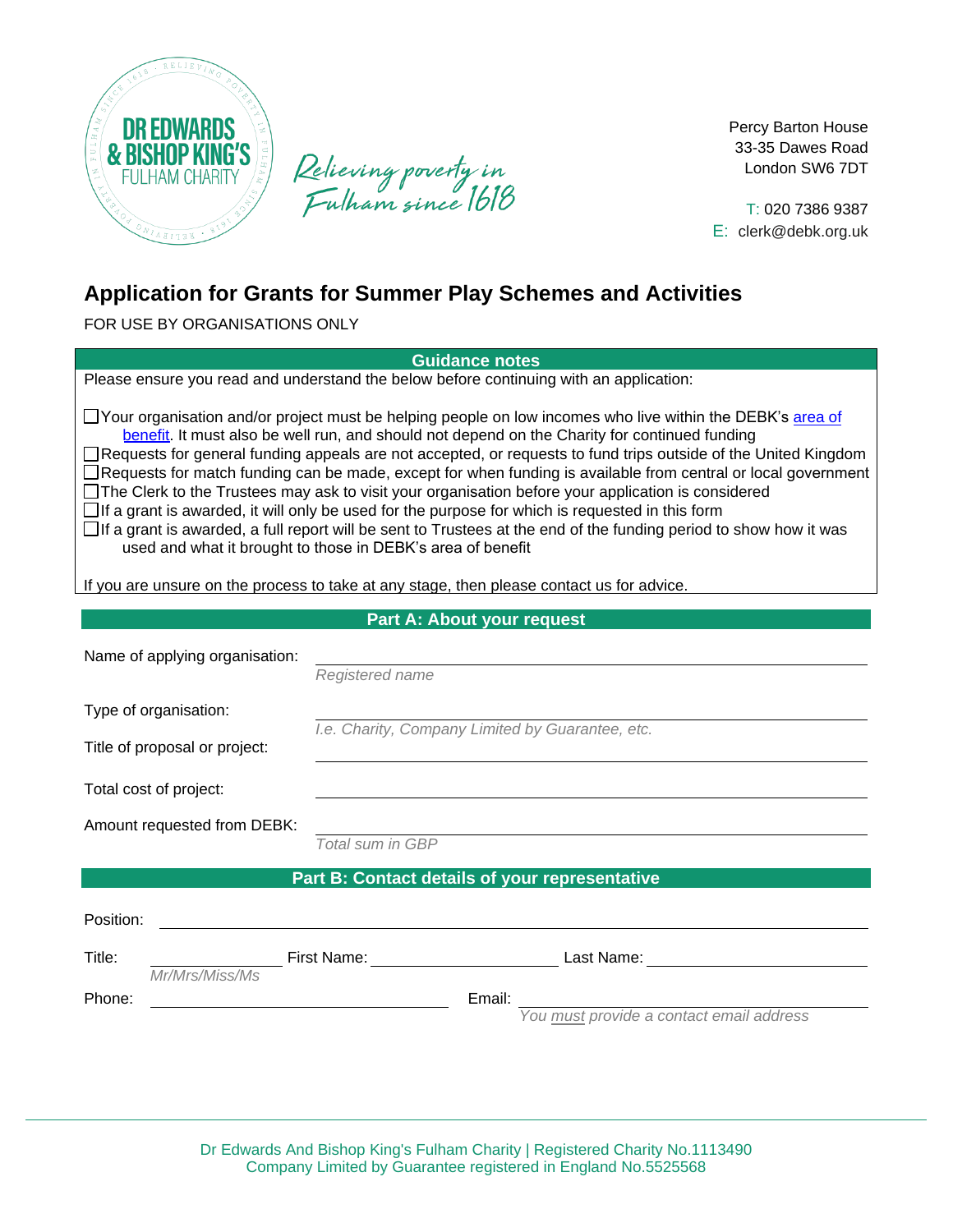| Part C: Information about your organisation |       |                 |  |  |  |
|---------------------------------------------|-------|-----------------|--|--|--|
| Does it have a formal constitution?         | Yes I | No <sub>1</sub> |  |  |  |

### Briefly describe the aims, objectives and activities of your organisation:

*Tell us about what localities it operates in, and how it connects with disadvantaged individuals or families in Fulham:*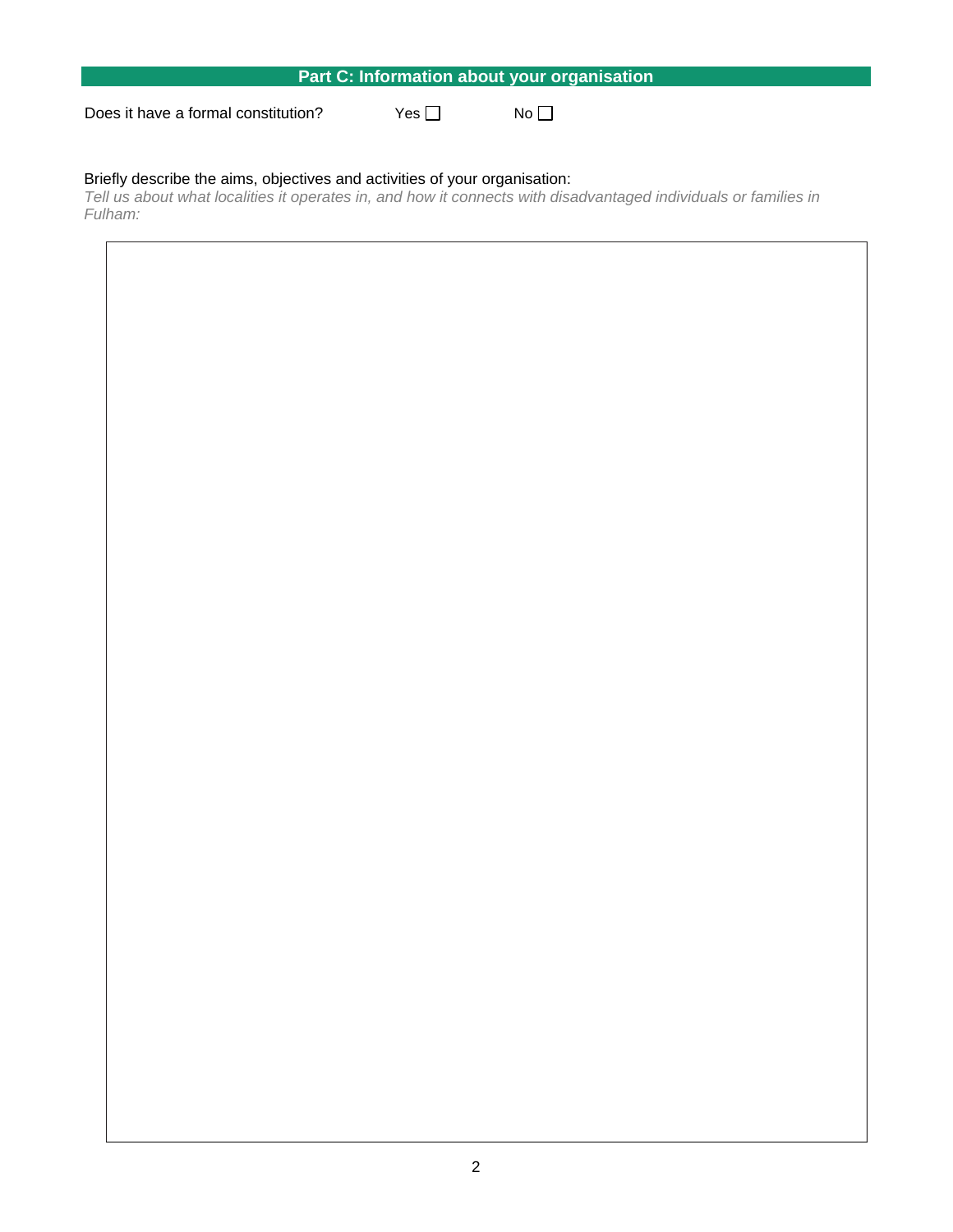# **Part D: About the scheme you want us to fund**

Summarise the objectives of the service or activity for which funding is sought, and indicate the timescale to which funding applies:

*Tell us how this relates specifically to underprivileged individuals or families in Fulham.*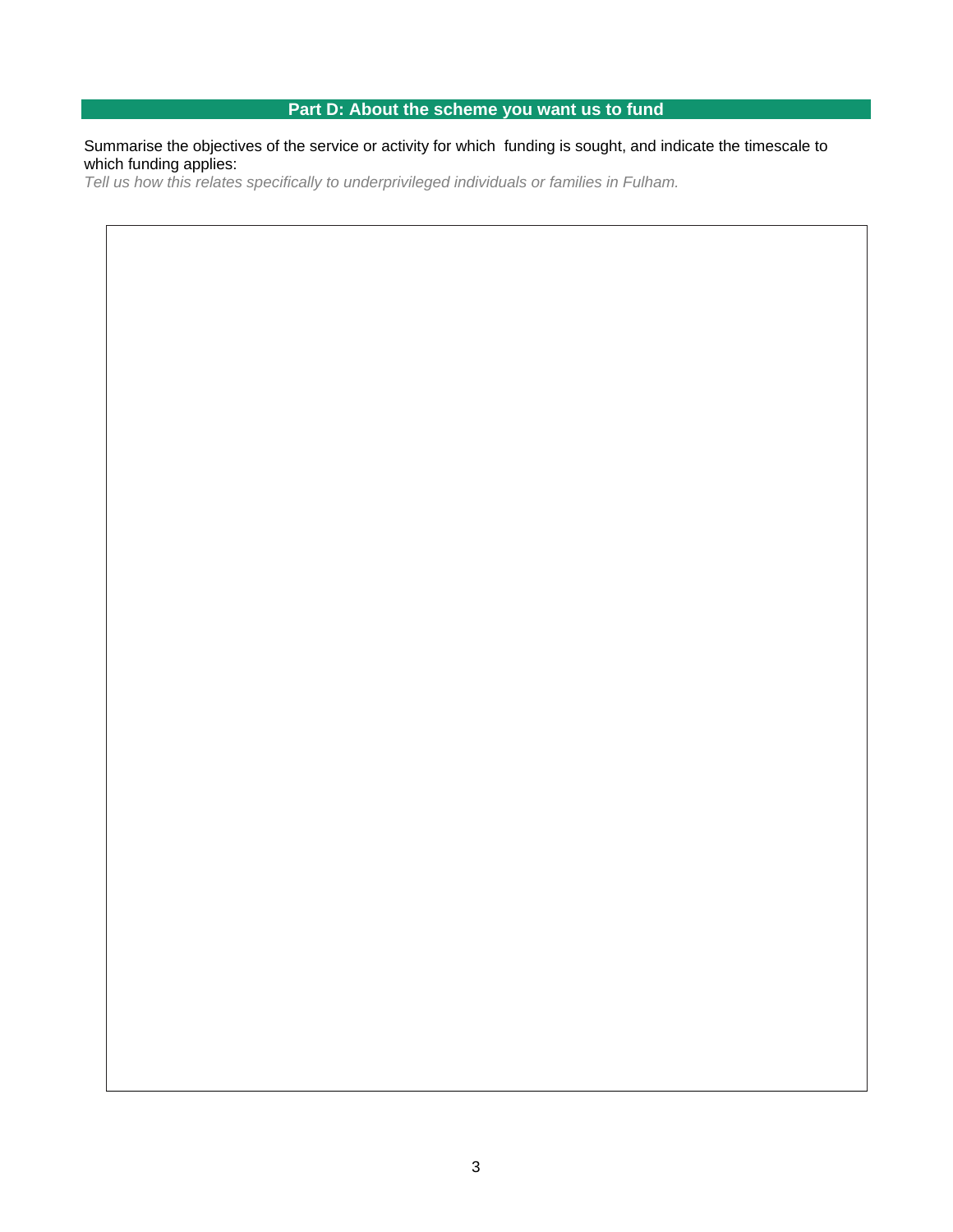#### About your organisation and the project you're applying for

*Please check one answer for each question:*

|                                                                               | Yes | No. |
|-------------------------------------------------------------------------------|-----|-----|
| Is your organisation registered with the local authority?                     |     |     |
| Does your project need to register under part 10 of the Children Act 1989?    |     |     |
| Does your project have to register with LBHF Social Services Children's Unit? |     |     |
| Does your project have a valid Health and Safety policy?                      |     |     |
| Does your project have a trained First Aider present?                         |     |     |
| Does your project have trained and / or experienced staff and volunteers?     |     |     |
| Do the above staff and volunteers have police checks?                         |     |     |
| Is insurance in place for all staff and volunteers?                           |     |     |
| How many people will benefit in total?                                        |     |     |
| How many of these live in Fulham?                                             |     |     |

How do you aim to achieve equal opportunities in your organisation/services?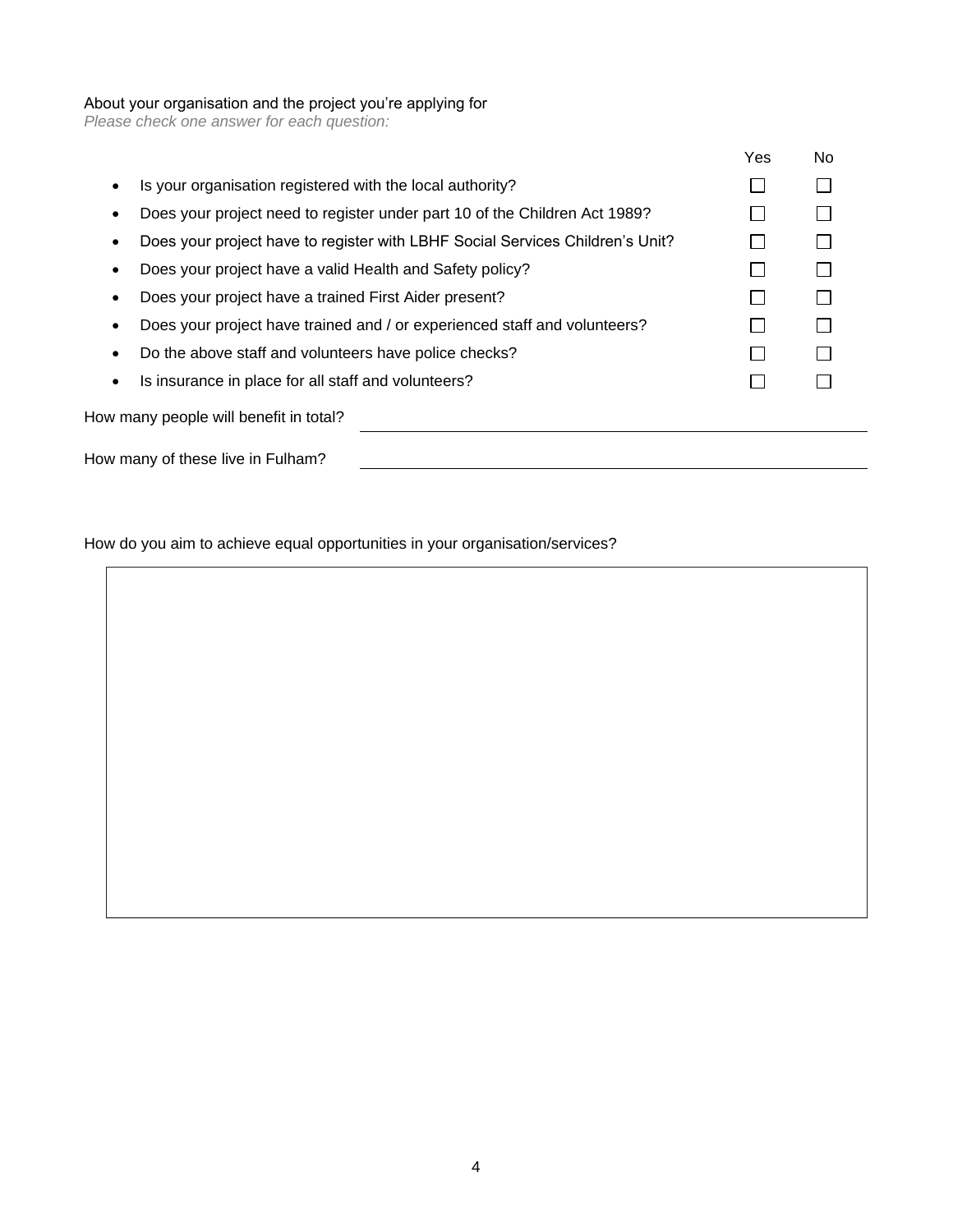#### **Part F: Budget and additional income**

Unless you are a new organisation, we will require two forms of budget information.

- 1. Records of current financial activities, preferably in the form of an up to date and audited annual report, and
- 2. A budget breakdown of the scheme for which you are requesting funding assistance, presented as additional documentation

Please ensure that you highlight and/or separately explain key areas, showing how it supports your application, making clear any sections that we should take special note of. Also what resources/reserves your organisation has, what your policy is about use of reserves, and if there are reasons why we should consider your application if reserves/profits are higher than three months of operational costs.

To assist with the above, please state what you believe your current reserve to be:

What other applications for funding have been made?

What measures have you taken to raise income, aside from third party funding

How did you hear about DEBK?